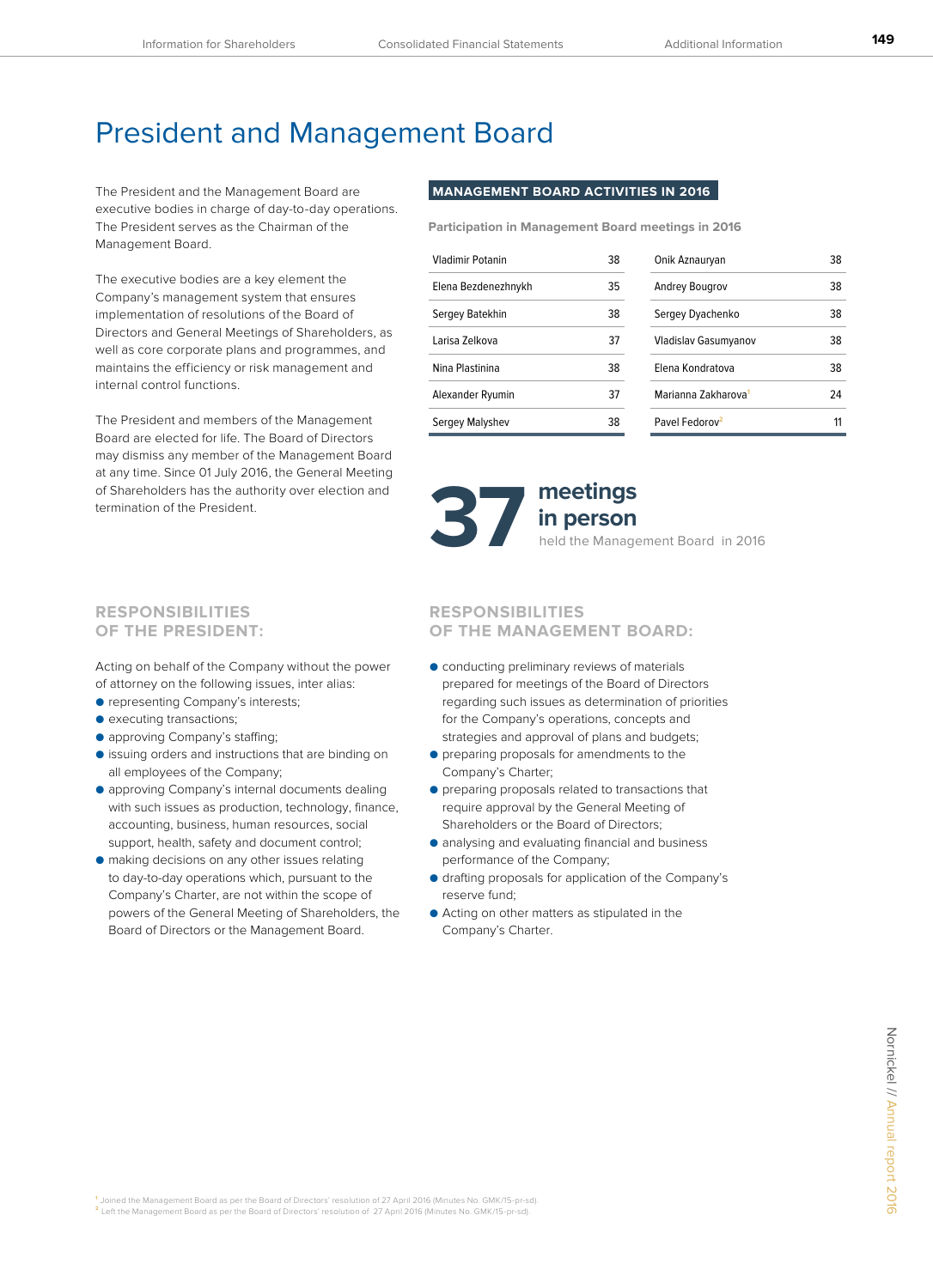/ Corporate bodies / President and Management Board

## **BIOGRAPHIES OF MEMBERS OF THE MANAGEMENT BOARD**



## **Vladimir Potanin**

Company's President since 2015 Chairman of the Management Board since 2012

**Born in:** 1961

**Nationality:** Russia **Share in the Company's authorised capital:** 0% **Share in the common stock:** 0%

#### **Education:**

Moscow State Institute of International Relations (MGIMO), degree in international economics

#### **Track record:**

1995–present – Member of the Presidium of the International Foundation for the Unity of Orthodox Christian Nations. 2000–present – Member of the Bureau and Management Board of the Russian Union of Industrialists and Entrepreneurs 2001–present – Member of the Board of Trustees of the Solomon R. Guggenheim Foundation (New York). 2003–present – Chairman of the Board of Trustees of the State Hermitage Museum.

2004–present – Chairman of the the National Council on Corporate Governance

2005–present – Member of the Council of Trustees and the Board of the Russian Olympians Foundation

2006–present – Deputy Chairman of the Board of Trustees of the Moscow State Institute of International Relations (MGIMO), member of the Board of Trustees of the Graduate School of Management (St Petersburg University), and member of the Bureau of the All-Russian Association of Employers (Russian Union of Industrialists and Entrepreneurs)

2007–2012 – Member of the Presidium of the Russian President's Council for the Development of Physical Culture and Sports, High-Achievement Sports, Preparation and Staging of the XXII Winter Olympic Games and XI Paralympic Games in Sochi in 2014

2007–present – Member of the Board of Trustees of St Petersburg State University and member of the Board of Trustees of the MGIMO Endowment Fund

2007–2014 – Member of the Supervisory Board of the Sochi 2014 Steering Committee

2008–2012 – Member of the Russian Government's

Competition and Entrepreneurship Council

2008–present – Member of the Board at Vladimir Potanin Charitable Foundation

2009–2016 – Chairman of the Supervisory Board at the

Russian International Olympic University

2009–present – Deputy Chairman of the Supervisory Board at the Russian International Olympic University

2009–present 2010–present – Member of the Board of Trustees, Russian

Geographical Society. 2011–present – Member of the Board of Trustees of the State

Hermitage Museum Endowment Fund, and the Moscow Church Construction Foundation

2012–2015 – CEO and Chairman of the Management Board of MMC Norilsk Nickel

2013-2014 – Member of the Board of Directors of Inter RAO UES 2013–2015 – President of INTERROS Holding Company

2014–present – Chairman of the Board of Trustees of the ROZA Club for Sport Development and Support

2015–present – President of INTERROS Holding Company 2016–present – Member of the Board of the Endowment for

Education, Science and Culture, and the Chairman of the Board of Trustee of the Night Hockey Foundation for the Development of Amateur Hockey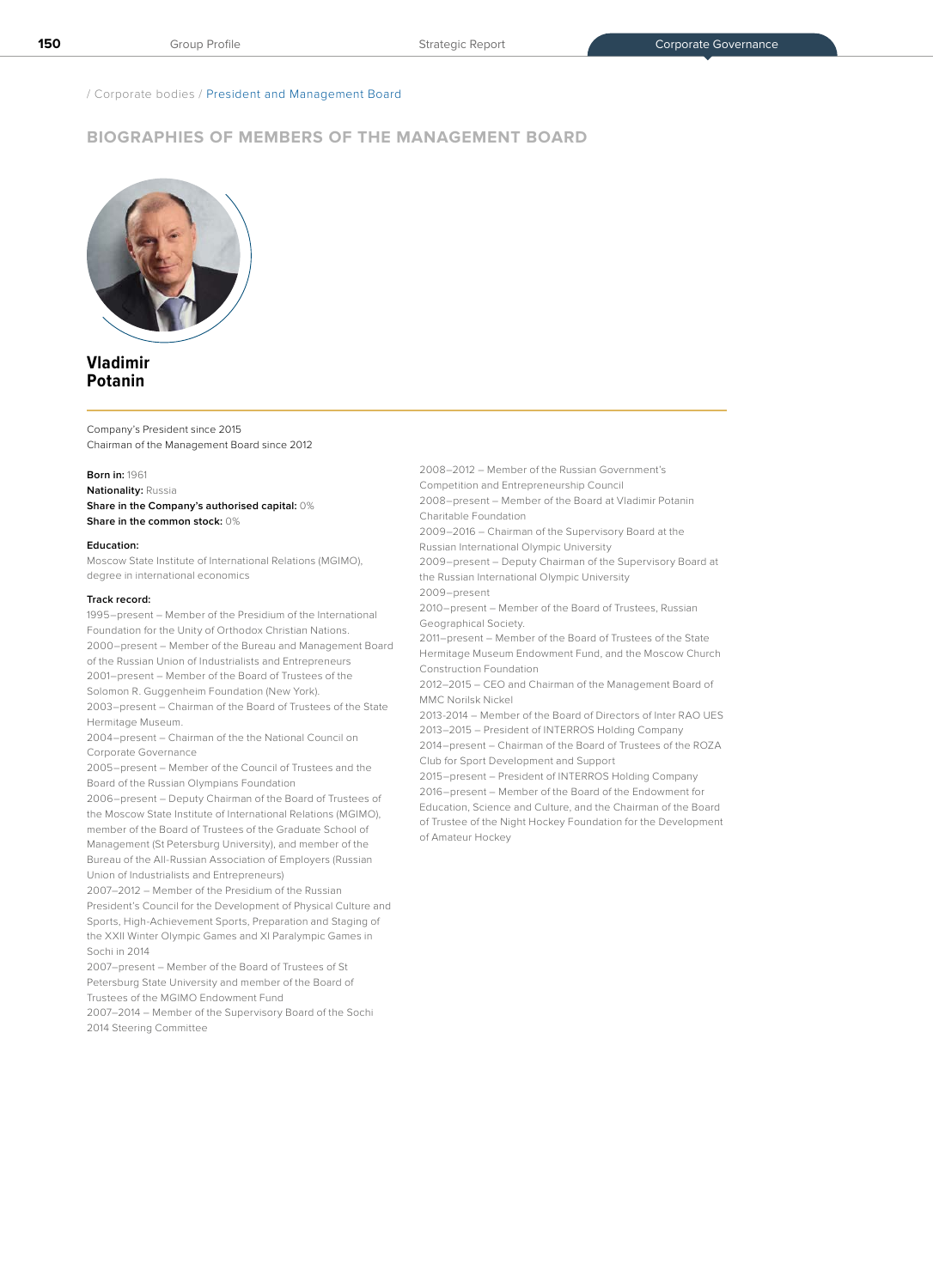

## **Sergey Dyachenko**

Member of the Management Board since 2013

## **Born in:** 1962

**Nationality:** Russia **Share in the Company's authorised capital:** 0% **Share in the common stock:** 0%

#### **Education:**

Plekhanov Leningrad Mining Institute, degree in Mining Engineering University of Pretoria (South Africa), master's degree

#### **Track record:**

2010–2013 – COO at Kazakhmys Group 2013–2014 – Deputy CEO and Head of Operations at MMC Norilsk Nickel 2014–2015 – First Deputy CEO and COO at MMC Norilsk Nickel 2015–present – First Vice President and COO at MMC Norilsk Nickel 2016–present – Member of the Board at the Non-profit Russian Mining Council Partnership



## **Marianna Zakharova**

#### Executive Director

Member of the Board of Directors since 2010 Member of the Management Board since 2016

#### **Born in:** 1976

**Nationality:** Russia **Share in the Company's authorised capital:** 0%

**Share in the common stock:** 0%

Peoples' Friendship University of Russia (RUDN), master's degree in law

#### **Track record:**

**Education:** 

2010–2015 – Member of the Management Board, Deputy CEO for Legal Affairs at Interros Holding Company 2010–2015 – Member of the Board of Directors at ProfEstate 2015–present – First Vice President for Corporate Governance, Shareholdings and Legal Affairs at MMC Norilsk Nickel 2016–present – Member of the Management Board of MMC Norilsk Nickel.



**Onik Aznauryan** 

Member of the Management Board since 2013

**Born in:** 1970 **Nationality:**

Russia **Share in the Company's authorised capital:** 0% **Share in the common stock:** 0%

#### **Education:**

Yerevan State Polytechnic University; University of Pittsburgh (USA), Master of Business Administration

#### **Track record:**

2009–2012 – Deputy CEO at Rosgorstrakh Insurance, member of the Management Board and Head of the President's Office of Rosgorstrakh 2011–2012 – CEO at Severny Port 2012 – CEO at Energostroyinvest– Holding 2013 – Member of the Board of Directors at Norilskgazprom 2013 – Chairman of the Board of Directors at Norilskgazprom 2013–2015 – Deputy CEO for Non-Industrial Assets and Energy at MMC Norilsk Nickel and Head (on a part-time basis) of Norilskenergo, branch of MMC Norilsk Nickel 2015–present – Senior Vice President, Head of Non-Industrial Assets and Energy at MMC Norilsk Nickel(Vice-President until 2016), and Head (on a part-time basis) of Norilskenergo, branch of MMC Norilsk Nickel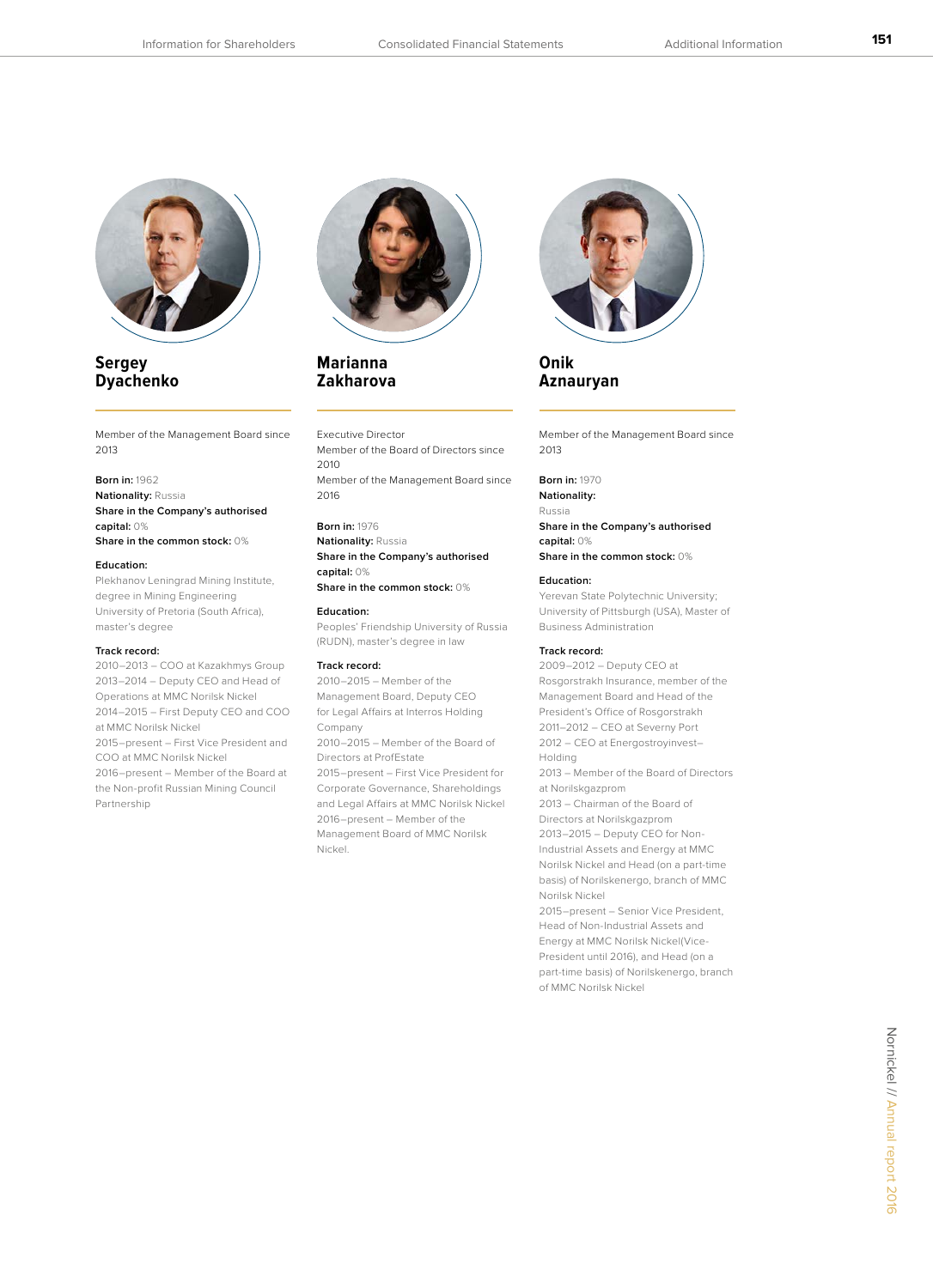/ Corporate bodies / President and Management Board



## **Sergey Batekhin**

Member of the Management Board since  $2013$ 

#### **Born in:** 1965

**Nationality:** Russia **Share in the Company's authorised capital:** 0%

**Share in the common stock:** 0%

#### **Education:**

Krasnoznamenny Military Institute of the USSR Ministry of Defence, army linguist; Plekhanov Russian Academy of Economics, degree in Finance and Credit;

Moscow International Higher Business School (MIRBIS), Master of Business Administration

#### **Track record:**

2009–2015 – Member of the Board of Directors of the Continental Hockey League

2012–2015 – Chairman of the Board of Directors at Interport Management Company

2013–2015 – Member of the Management Board, Deputy CEO, Head of Sales, Commerce and Logistics at MMC Norilsk Nickel, and member of the Board of Directors at Metal Trade Overseas SA and Norilsk Nickel Marketing (Shanghai) Co., Ltd 2013–2014 – Member of the Board of Directors, Chairman of the Board of Directors at Yenisey River Shipping Company and member of the Board of Directors at Norilsk Nickel (Asia) Ltd 2015–present – Senior Vice President – Sales, Commerce and Logistics at MMC Norilsk Nickel (Vice-President until 2016)



## **Andrey Bougrov**

#### Executive Director

Deputy Chairman of the Board of Directors since 2013 Member of the Management Board since 2013

#### **Born in:** 1952

#### **Nationality:** Russia **Share in the Company's authorised capital:** 0% **Share in the common stock:** 0%

### **Education:**

Moscow State Institute of International Relations (MGIMO), PhD in Economics

#### **Track record:**

2002–present – Member of the Public Council on Foreign and Defence Policy

2006–present – Member of the Management Board of the Russian Union of Industrialists and Entrepreneurs

2010–2013 – Member of the Board and Deputy CEO at Interros Holding Company

2011–2013 – Chairman of the Board of Directors at MMC Norilsk Nickel

2013–2014 – Member of the Board of Directors of the RusHydro Federal Hydro-Generating Company

2013–present – Vice President at Interros Holding Company LLC (Interros Holding Company CJSC until 2015)

2013–2015 – Member of the Management Board, Deputy

Chairman of the Board of Directors, Deputy CEO at MMC Norilsk Nickel

2013–present – Vice President of the Russian Union of Industrialists and Entrepreneurs

2014–present – Member of the Board of Directors at Inter RAO UES (Inter RAO UES OJSC until 2015)

2014–present – Member of the Expert Committee of the Russian President's Anticorruption Office

2015–present – Member of the Management Committee, Deputy Chairman of the Board of Directors of MMC Norilsk

Nickel

2015–present – Member of the Investment Committee at RusHydro Federal Hydroelectric Generating Company

2015–present – Senior Vice-President at MMC Norilsk Nickel

(Vice-President until 2016) 2016–present – Member of the Board of Experts on Corporate

Governance at the Bank of Russia 2016–present – Chairman of the Issuer Committee at Moscow

Stock Exchange



**Sergey Malyshev** 

Member of the Management Board since 2013

#### **Born in:** 1969

**Nationality:** Russia **Share in the Company's authorised capital:** 0% **Share in the common stock:** 0%

#### **Education:**

Finance Academy under the Government of the Russian Federation, degree in Finance and Credit; Russian Presidential Academy of National Economy and Public Administration, degree in Public and Municipal Administration; Moscow State Textile Academy, degree in Mechanical Engineering

#### **Track record:**

1998–2009 – Deputy General Director for Economy and Finance of CJSC LUKOIL-Neftekhim, managing company of Russian and foreign. 2009–2013 – Deputy CEO for Economics and Finance, First Deputy CEO at Energostroyinvest-Holding 2013–2015 – Deputy CEO, Head of Economy and Finance Unit of OJSC MMC Norilsk Nickel.

2015–2016 – Deputy CEO and Chief Financial Officer at MMC Norilsk Nickel 2016–present – Senior Vice President and CFO at MMC Norilsk Nickel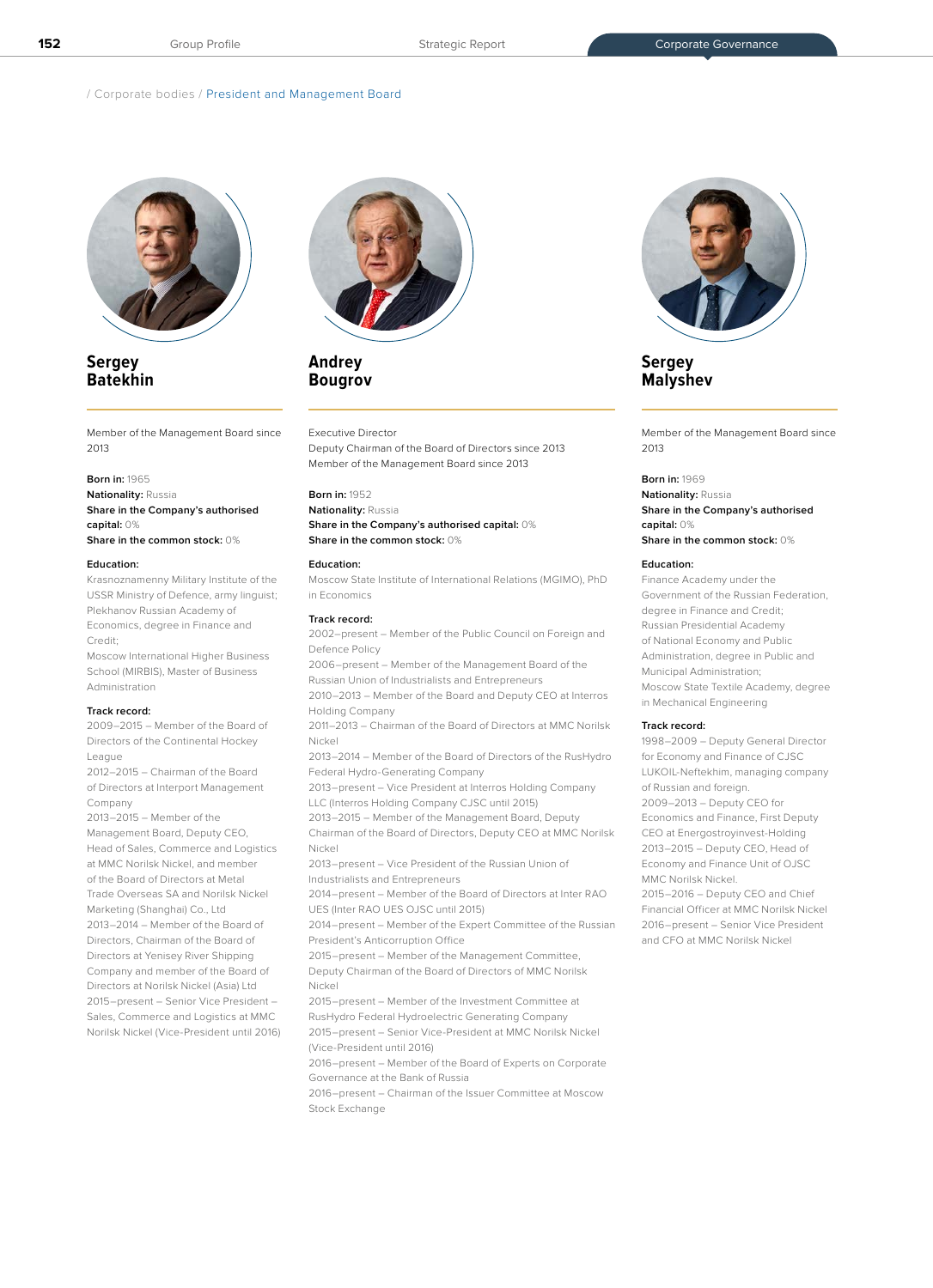

## **Larisa Zelkova**

Member of the Management Board since 2013

#### **Born in:** 1969

**Nationality:** Russia **Share in the Company's authorised capital:** 0% **Share in the common stock:** 0%

#### **Education:**

Moscow State University, degree in Journalism

#### **Track record:**

1998–2013 – Deputy CEO and PR Director at Interros Holding Company

1999–2014 – CEO of the Vladimir Potanin Charitable Foundation 2007–present – member of the Presidium of the MGIMO Endowment Fund

2009–present – Member of the Board of Trustees at Parvlovsk Gymnasium Private Non-Profit School

2010–2013 – member of the Management Board at Interros Holding Company

2011–2013 – Chair of the Board of Directors at Prof-Media Management, member of the Board of Directors at MMC Norilsk Nickel

2011–present – member of the Board of Directors at Rosa Khutor Ski Resort Development Company, Chair of the Management Board at the State Hermitage Museum Endowment Fund 2011–2016 – Chair of the Supervisory Board at the Russian International Olympic University.

2013–2014 – member of the Board of Directors at Prof-Media Management

2013–2015 – member of the Management Board and Deputy CEO for Social Policy and Public Relations at MMC Norilsk Nickel 2014–present – President, Chair of the Board at the Vladimir Potanin Charitable Foundation

2015–present – member of the Board of Trustees at The Hermitage Foundation UK and member of the Board of Trustees at the Russian Federal Public Academy of Education 2015–2016 – Vice President for HR, Social Policy and Public

Relations at MMC Norilsk Nickel 2016–present – member of the Board of Trustees at the

Endowment Fund for Education and Culture and Senior Vice President for HR, Social Policy and Public Relations at MMC Norilsk Nickel



**Elena Bezdenezhnykh** 

Member of the Management Board since  $2012$ 

#### **Born in:** 1973

**Nationality:** Russia **Share in the Company's authorised capital:** 0.001%

**Share in the common stock:** 0.001%

#### **Education:**

Krasnoyarsk State University, degree in Law

#### **Track record:**

2008–2012 – Director of the Legal Department at MMC Norilsk Nickel and Head (on a part-time basis) of the Legal Department at RAO Norilsk Nickel 2009-2012 – Member of the Board of Directors at RAO Norilsk Nickel 2011–2013 – Member of the Board of Directors t the Sport Projects Management Company

2012–2013 – Chair of the Board of Norilsk Nickel Non-State Pension Fund and Chair of the Board of Directors of RAO Norilsk Nickel

2012–2015 – Deputy CEO and head of Corporate Governance, Asset Management and Legal Affairs at MMC Norilsk Nickel

2015 – Vice President for Corporate Governance, Asset Management and Legal Affairs at MMC Norilsk Nickel 2015–present – Vice President/Executive Secretary, Head of Government Relations at MMC Norilsk Nickel

2016–present – Member of the Supervisory Board at the Siberian Federal University (independent public college)



**Vladislav Gasumyanov** 

Member of the Management Board since  $2014$ 

#### **Born in:** 1959

**Nationality:** Russia **Share in the Company's authorised capital:** 0% **Share in the common stock:** 0%

#### **Education:**

Kiev Civil Aviation Engineering Institute; North-West Academy of Public Administration

#### **Track record:**

Norilsk Nickel

2009–2012 – Deputy Head of the Russian President's Office for Interregional and Cultural Relations with Foreign States 2012–2015 – Director of Corporate Security and Head of Security at MMC Norilsk Nickel 2014–2015 – Member of the Management Board at MMC Norilsk Nickel 2014-2016 – Member of the Board of Directors at Yenisey River Shipping Company 2015 – Vice President, Director of Corporate Security and Head of Security at MMC Norilsk Nickel 2015–present – Vice President and Head of Corporate Security at MMC